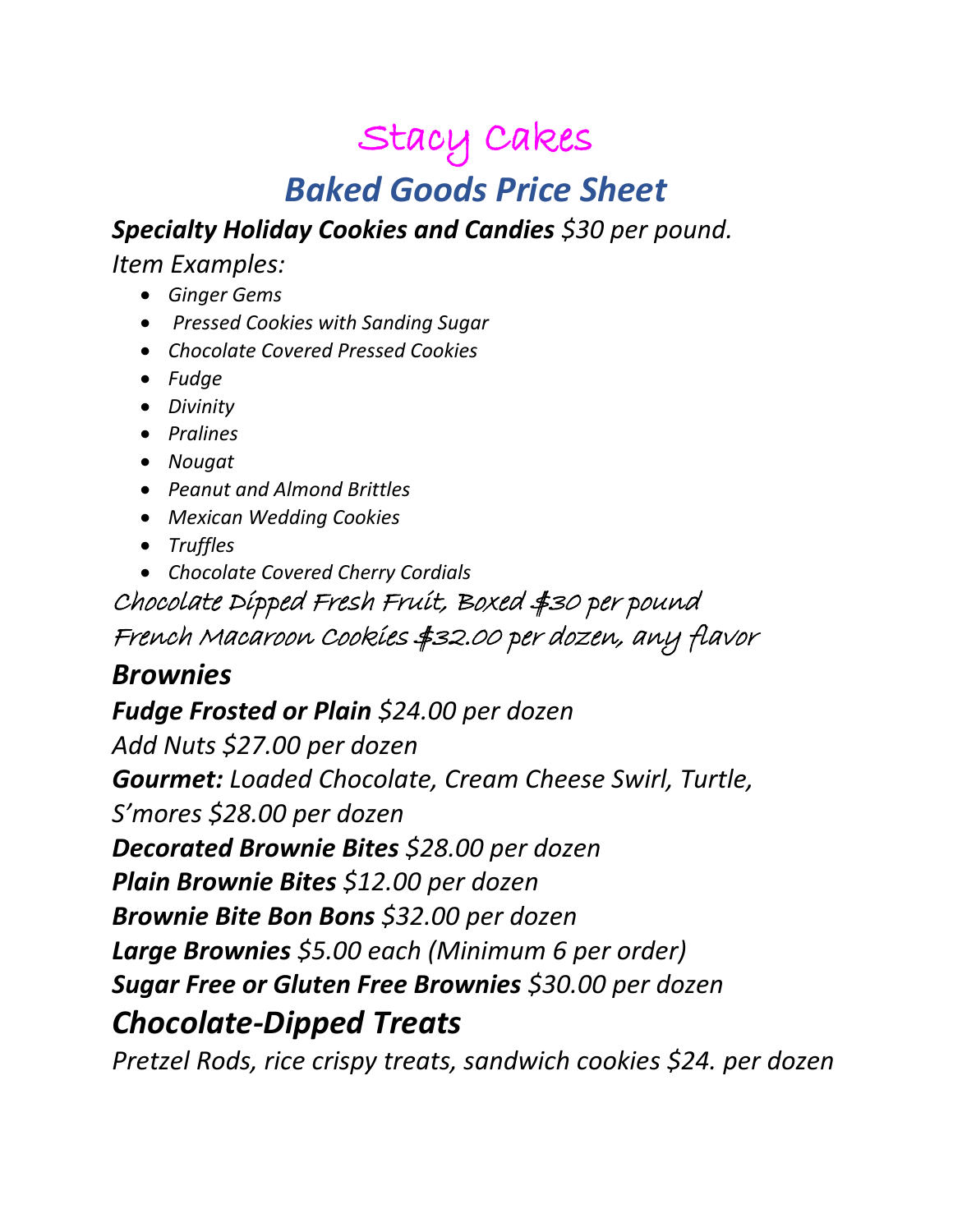## *Pies*

- *Double Crust or Crumb-topped fruit pie \$25*
- *Deep Dish Fruit \$30*
- *Pecan \$35*
- *Custard or Curd Meringue-topped \$30*
- *Pumpkin and Sweet Potato \$18*
- *Whipped topping covered cream pies \$25*

*Ex: Key lime, chocolate, banana, coconut* 

• *Specialty \$30*

*Ex: candy bar, cookies n cream All Other Special Pie Requests Accepted!! Price determined by price of ingredients.*

## *Miscellaneous Goodies*

*Parfaits (1 dozen minimum to order)*

- *8-10oz Chocolate, Cookies N Cream, Banana, Key Lime \$60/dozen*
- *Yogurt with Fresh Fruit \$80/dozen*

## *Napoleons (1 dozen minimum order) \$60/dozen*

*Flaky layers of puff pastry dough filled with your choice of chocolate or vanilla custard, and topped with white icing and chocolate drizzle.*

## *Baklava (1 dozen minimum order) \$80/dozen*

*Layers upon Layers of buttery Fillo dough filled with a cinnamon, pistachio and walnut filling, then cut, baked, and glazed with a honey syrup. It is a 4 to 6 hour process to make each batch of this beautiful treat!*

### *Cinnamon Rolls (minimum order 6 rolls)*

- *Plain \$24 per dozen*
- *With Pecans, Walnuts, or Raisins \$27 per dozen*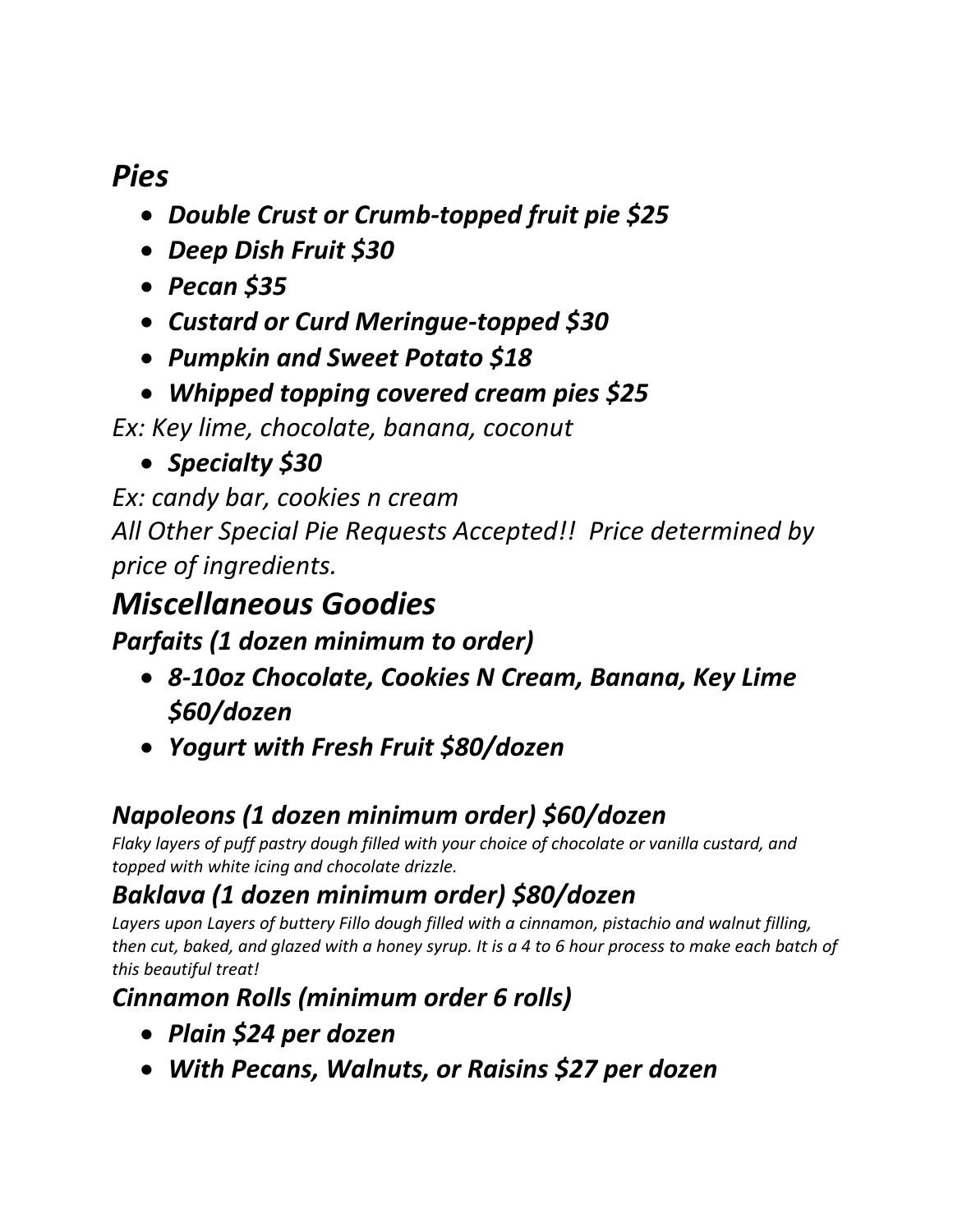*Large Old Fashioned Cream Cheese Cinnamon Roll (minimum order 6 rolls) \$6 each Lemon Bars \$25 per dozen Carrot Bars \$28 per dozen Pumpkin Bars \$36 per dozen*

*Fruit Cobblers Apple, Cherry, Peach, Mixed Berry, Blueberry, Blackberry*

- *8x8 Pan \$24.50*
- *Single Serving (minimum order of 6) \$5 each*
- *Full Catering Pan \$60*

## *Muffins (minimum order of 12) \$30 per dozen*

*Cinnamon roll, blueberry, chocolate chip, cranberry orange, praline pecan, chocolate chocolate chip, customer request.*

## *Breads*

*1 pound loaf \$8 ½ pound pan of 6 \$5 Yeast or Shaped Rolls \$15 per dozen Butterflake Rolls \$24 per dozen Sweet Hawaiian \$18 per dozen*

### *Cornbread*

- *Sweet Single (6 minimum) \$2.50 each*
- *Spicy Single (6 minimum) \$3.50 each*
- *¼ sheet sweet \$30, ¼ sheet spicy \$42*
- *½ sheet sweet \$60, ½ sheet spicy \$84*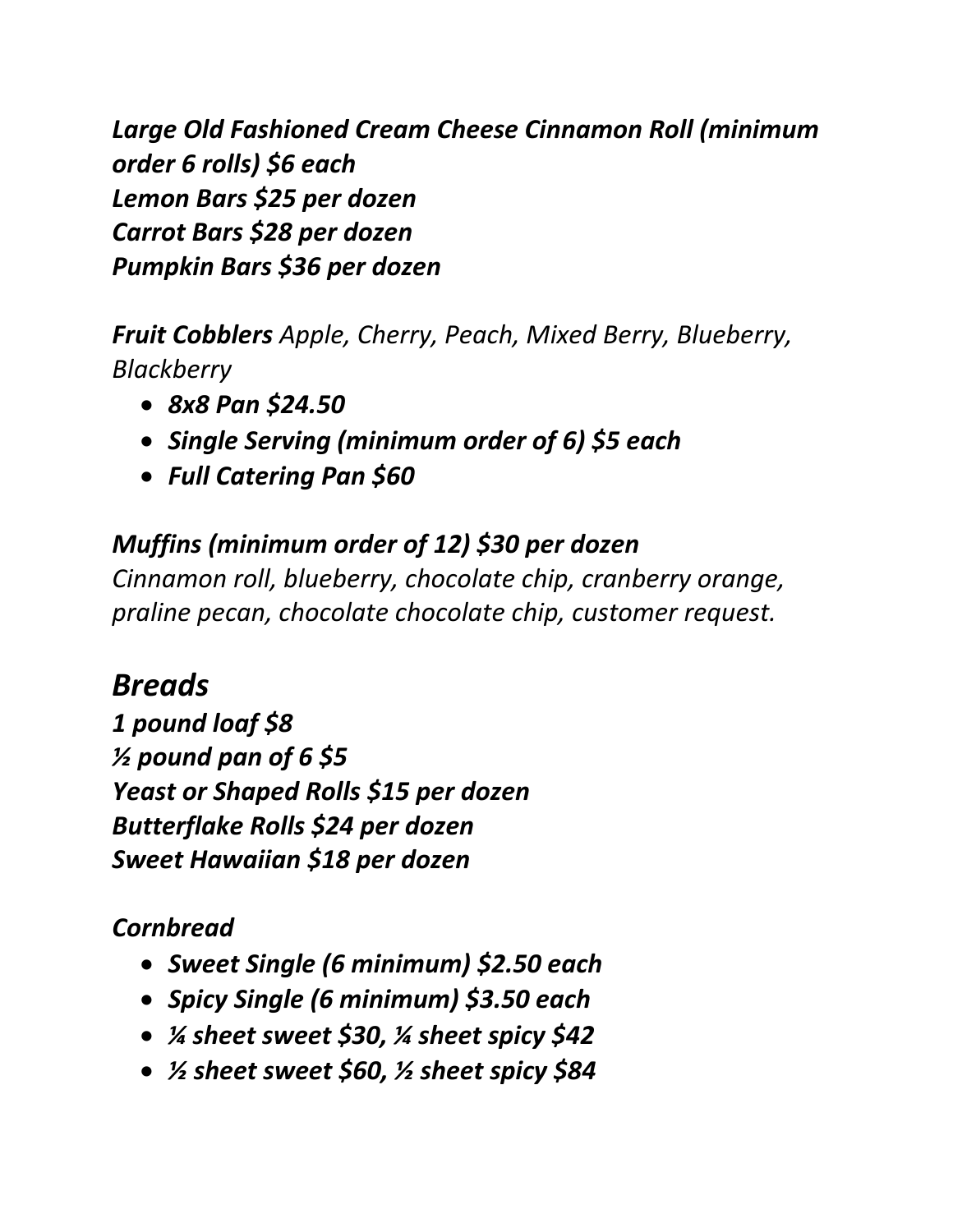*Quick Breads Banana, zucchini, pumpkin, cinnamon*

- *Mini Loaf \$10*
- *Large Loaf \$17.50*

## *Cheesecake*

- *Single, cupcake size (minimum 6) \$4 each*
- *8" Plain NY Style \$18 add fruit topping \$25*
- *8" Rocky Road \$24*
- *8" Brownie Stacked \$27*
- *8" Fresh Strawberry-topped \$35*
- *10" add \$5 to the 8" price of each above,*
- *10" Fresh Strawberry add \$10 to 8" price above*
- *Cheesecake for two \$8*
- *Mini Cheese Cake Bites (minimum of 12) \$24 per dozen*

### *Bread Pudding*

- *Plain \$35 per pan*
- *Pecan or Raisin \$45 per pan*

*Cream Cheese or Butter Mints (minimum 2 dozen) \$12 per doz.*

#### *Cannoli*

- *Mini (minimum 12) \$3 each*
- *Large (minimum 6) \$5.50 each*

### *Quiche*